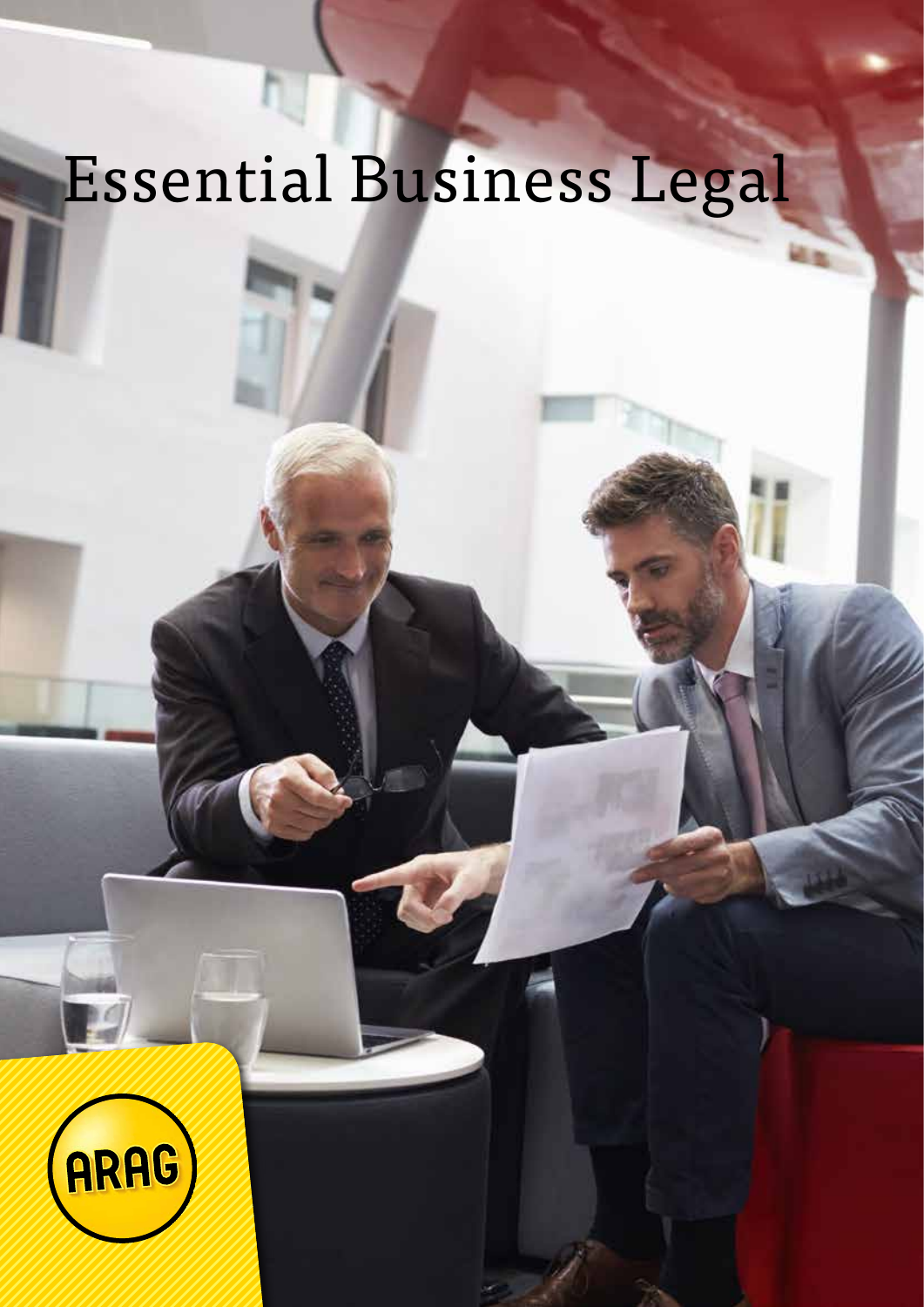# Why you need Essential Business Legal

Your business faces many challenges daily and from time to time unforeseen problems emerge. Essential Business Legal provides professional legal and financial support. For example, you can get a legal healthcheck, keep up to date with health & safety legislation, get access to free employment documentation and other business documents, resolve problems with neighbours, suppliers, customers or between business partners. Your executive team can benefit from a suite of additional covers.

# Legal advice and tax helplines

You can call our legal advice helpline and get immediate advice on all legal problems affecting your business 24 hours a day, 365 days a year. You can also obtain taxrelated advice from our tax helpline or use our counselling assistance helpline which is available to your employees and their families.

# Business legal services website

Your policy unlocks free access to our Business legal services website, which allows you to create many online documents and guides which can help your business. Business legal services offers a wide range of documents from employment contracts and settlement agreements to leases and Health & Safety statements.

For a small additional charge, you can have complex documents checked by a solicitor.

Once you have registered to use the site we will keep in touch to let you know about forthcoming changes that may affect you.



#### What we cover

We can help you to overcome a range of common business problems, for example:

- you need expert legal advice quickly
- a dispute with an employee escalates and can't be resolved
- you receive notice of an enquiry into your tax or VAT returns
- a Health & Safety inspection ends with a threat to prosecute your business
- a neighbouring business restricts access to your premises
- your business attracts adverse publicity which threatens to damage your reputation and you need PR advice

## Why choose ARAG?

We are part of ARAG SE, the largest family-owned enterprise in the German insurance industry. Founded in 1935, on the principle that every citizen should be able to assert their legal rights, ARAG now employs 4,000 people around the world and generates premium income of more than €1.8 billion. Our UK operation provides a nationwide service from our Bristol Head Office. We provide innovative and affordable products to companies and their directors and partners.

We are committed to providing our customers with legal advice and representation throughout a legal problem. We recognise that we will only grow by ensuring that we provide excellent products and an outstanding service to our customers.



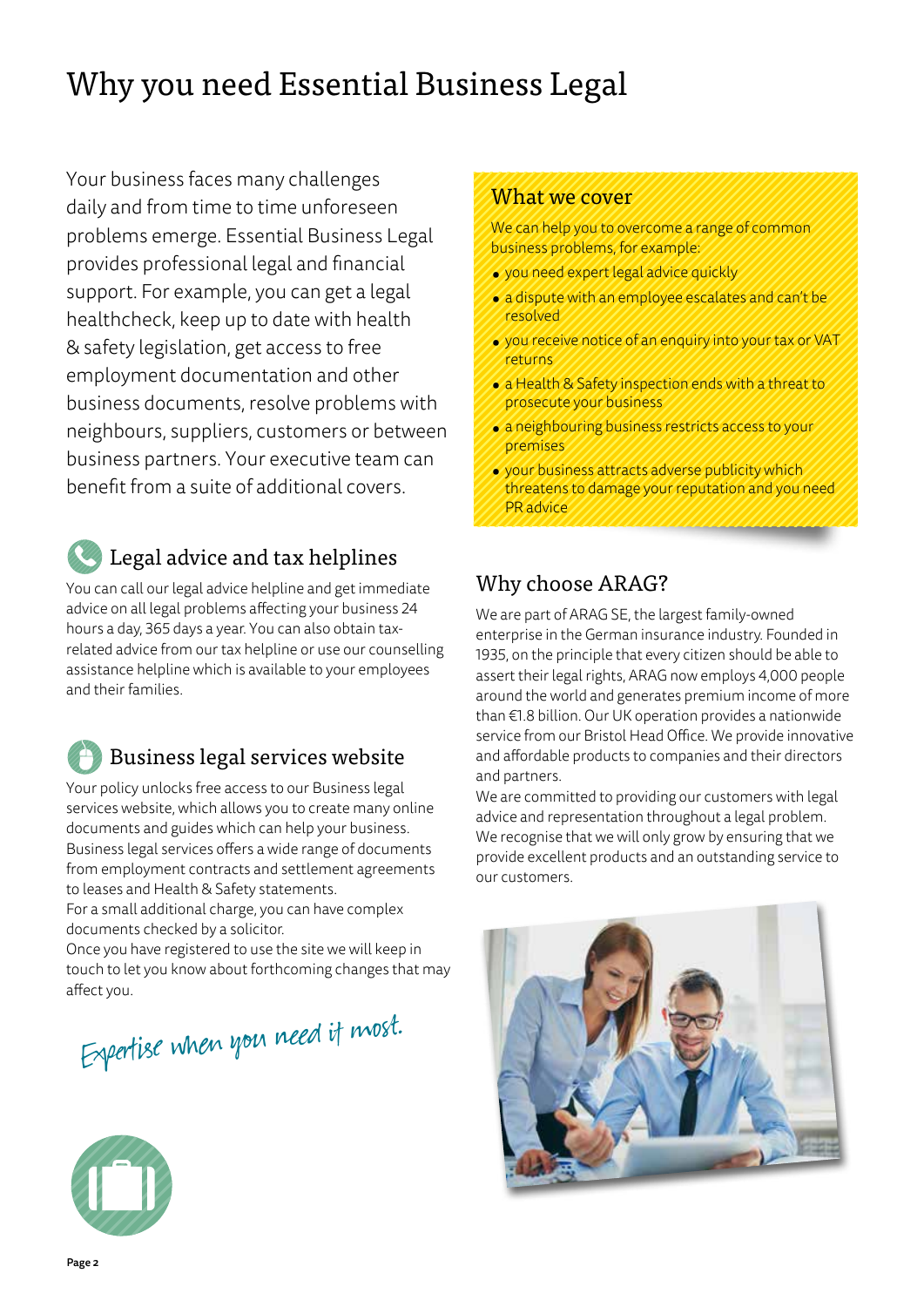# Your cover



The summary table on pages 6 and 7 provides all the information that you need to consider before deciding whether to buy this cover but the information below will also help you. If you require full details of our policy terms and conditions please ask to see a policy wording.

# Employment disputes & compensation

Employment law changes constantly and keeping on top of it can be a full-time job. You can keep up-to-date and download free employment-related documents from our Business legal services website. If you have a dispute with an employee it can be stressful, time-consuming and very costly to both your finances and reputation. We will pay the legal costs of defending your business if an employee brings a claim against you provided that there is a reasonable prospect of your defence being successful. We will also pay compensation awarded against you.

#### Employment restrictive covenants

You may have restrictive covenants in your employment contracts to protect your business interests should an employee or ex-employee attempt to trade in competition with (or work for a competitor of) your business. Alternatively, you may need to defend a claim where your employee is alleged to have breached their ex-employer's restrictive covenant. Essential Business Legal will pay the costs to resolve legal disputes that arise from restrictive covenants.

An employment contract that includes a restrictive covenant is available to download for free on the Business legal services website, which also provides guidance notes.

## Tax disputes

No business welcomes an unexpected visit from the taxman and any investigation by HMRC can be lengthy and expensive. Our tax advisors will represent your business if you are investigated or where a dispute arises following a compliance check by HMRC.

# Property

Your premises are vital to the smooth running of your business. Nuisance, trespass or damage to your property by another party could put a substantial strain on your ability to operate effectively. The insurer will pay legal costs to protect your rights and claim compensation if necessary.

# Legal defence

All businesses operate within a complicated framework of legislation. Our Business legal services website can help you to remain compliant but if things go wrong we will pay the legal costs to defend your business throughout a criminal investigation or prosecution, including motoring offences.

# Compliance & regulation

Businesses are confronted by ever-increasing burdens from regulatory and professional bodies.

We can help you to appeal against the terms of a statutory notice issued against the business, if your business is investigated by a regulatory body or if employees have to attend a professional or regulatory disciplinary hearing. Where we have defended Health and Safety Executive enforcement action against you that results in Fees For Intervention being charged, you are covered for these fees. Provided that data protection redress is in place we will defend your business against civil action brought under the Data Protection Act by data subjects seeking compensation. Your employees are also protected if they face civil action arising from an alleged act of unlawful discrimination or in their capacity as a pension fund trustee.

# Statutory licence appeals

We will represent you to appeal against the decision of a licensing or other authority, to change the terms of, suspend, or revoke your business licence or compulsory registration.

#### Loss of earnings

The insurer will pay salary or wages for time that is lost due to an employee's absence from work to attend court or tribunal at the request of the lawyer acting for you under the policy or to perform jury service.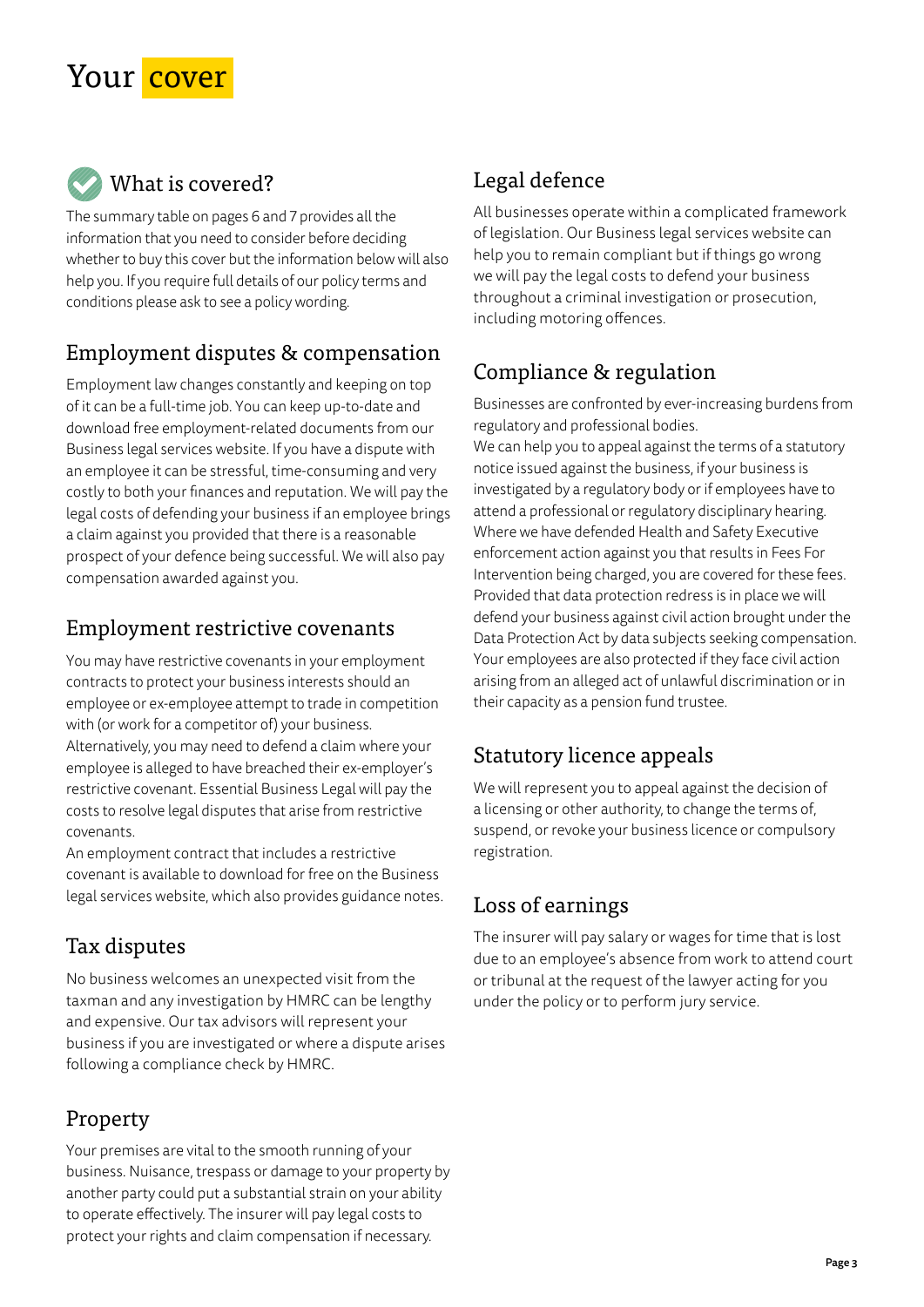# Optional cover

#### Your cover (continued)

#### Personal injury

We will represent an employee to pursue a claim for compensation if they are injured at work where fault lies with a third party.

#### Executive suite

A suite of covers to protect the principal, executive officers, directors and partners of your business.

- An HMRC enquiry into the executive's personal tax affairs.
- Motoring prosecution defence for personal, social or domestic use.
- Personal identity theft assistance and resolution service.
- Mediation costs up to £25,000 to resolve a dispute between business partners that arises from the terms of their partnership agreement.
- Crisis communication (as described below) is available for matters occurring in an executive's private and personal capacity that cause adverse publicity or reputational damage.

#### Crisis communication

In an increasingly media-orientated world, adverse publicity can have a devastating financial impact on your business. We will pay up to £25,000 in professional fees to provide expert advice to help you manage communication effectively in times of crisis. This can include drafting a media statement as well as preparing suitable communications for your staff, customers or suppliers.

# Contract & debt recovery

Any kind of dispute or problem with a supplier or customer can have a significant impact on your business. If this happens we will help you to resolve the situation as quickly as possible and the insurer pay any legal costs involved. Problems with cashflow are very common and making sure your customers pay promptly is essential. If you have a late payment issue, we will negotiate to resolve the situation as quickly as possible.



It has always been our vision to enable everyone, not just those who can afford it, to assert their legal rights.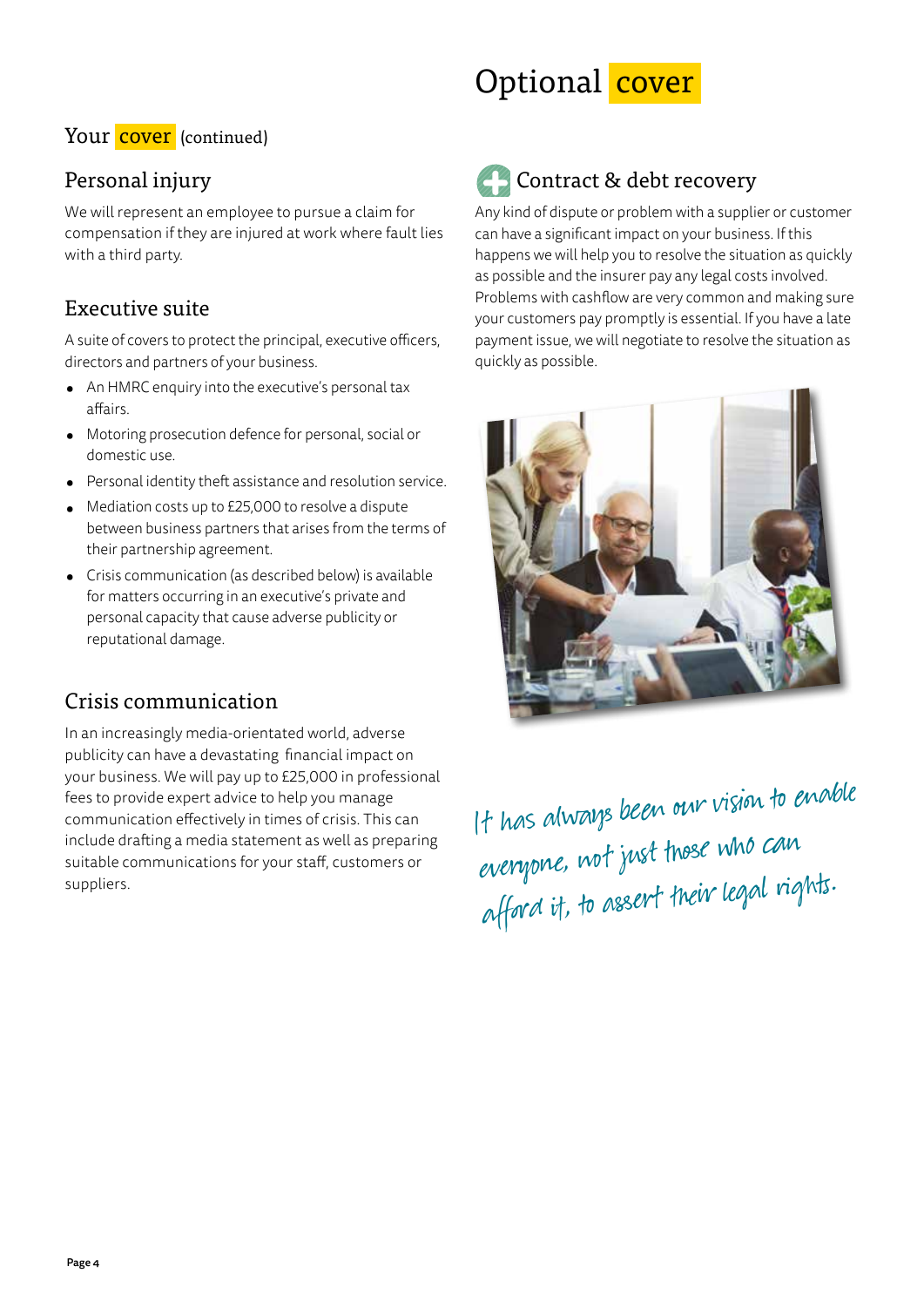# Important information

#### Important conditions

You must always contact us first before appointing a solicitor or accountant to act for you. If you fail to do this you may prejudice your position and the insurer will not pay costs that they would not have agreed to pay under the terms of your policy.

When we receive your claim, we will have it assessed for reasonable prospects of success. Provided that the event is covered by the policy and your claim is more likely than not to succeed, we will help you under the terms of your policy.

We will recommend mediation to resolve your dispute where appropriate or we will appoint a solicitor, accountant or other suitable expert to act for you from our nationwide panel of specialist firms. The members of our panel are carefully selected based on their expertise and

work under strict service standards. They are also audited regularly to ensure they provide the best possible service to our customers.

#### What happens if I change my mind after taking out the policy?

The policy provides you with a 14-day reflection period in which to decide whether you wish to continue. Cancellation is fully explained in Condition 9 of the policy wording.

#### What happens if the insurer cannot meet its liabilities?

We have an agreement with Brit Syndicate 2987 at Lloyd's to provide the insurance under Essential Business Legal. They are covered by the Financial Services Compensation Scheme (FSCS). You may be entitled to compensation of up to 90% of the cost of your claim in the unlikely event that the insurer cannot meet its obligations. Further information about compensation scheme arrangements is available at www.fscs.org.uk.

The tables on the next page show a summary of cover. For full terms and conditions of the policy, please read the policy wording.

## Claims procedure

#### Telling us about your claim

- 1) Under no circumstances should you instruct your own solicitor or accountant as the insurer will not pay any costs incurred without our agreement.
- 2) If an insured instructs their own solicitor or accountant without telling us, they will be liable for costs that are not covered by this policy.
- 3) A claim form can be downloaded at www.arag.co.uk/newclaims or requested by telephoning us on 0330 303 1955 between 9am and 5pm weekdays (except bank holidays).
- 4) The completed claim form and supporting documentation can be sent to us by email, post or fax. Further details are set out in the claim form itself.

#### What happens next?

- 1) We will send the insured a written acknowledgment by the end of the next working day after receiving their claim form.
- 2) Within five working days of receiving all the information needed to assess the availability of cover under the policy, we will write to the insured either:
	- a) confirming cover under the terms of your policy and advising the insured of the next steps to progress their claim; or
	- b) if the claim is not covered, we will explain in full the reason why and advise whether we can assist in another way.
- 3) When a representative is appointed they will try to resolve the insured's dispute without delay, arranging mediation whenever appropriate.
- 4) We will check on the progress of the insured's claim with the appointed advisor from time to time. Sometimes matters cannot be resolved quickly, particularly if the other side is slow to cooperate or a legal timetable is decided by the courts.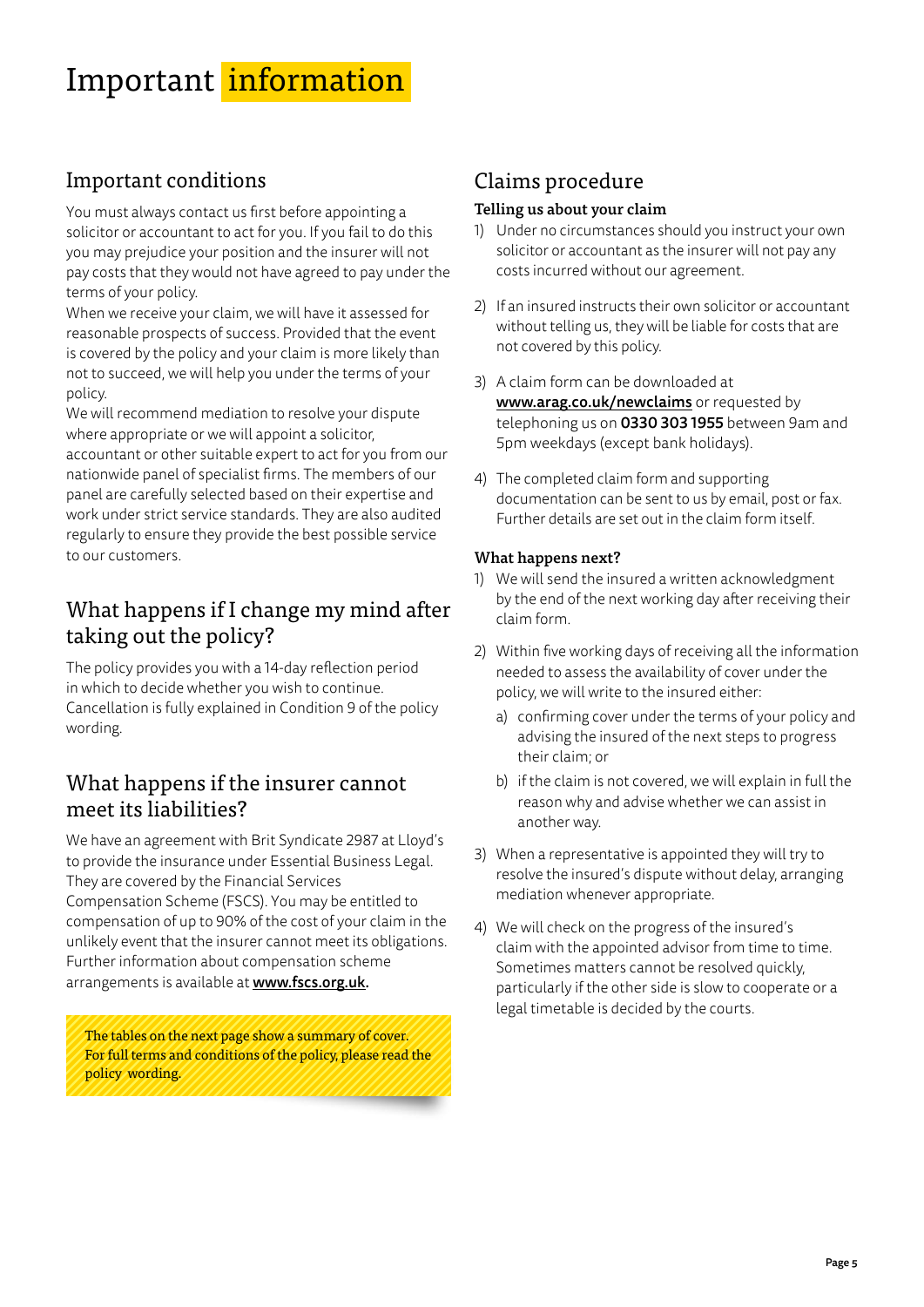#### Summary table

| Significant features & benefits                                                                                                                                                                                           |                                                                                                                                                                                                                                                                                                                                                                                                                                                                                                                                                                                                                | Significant exclusions or limitations                                                                                                                                                                                                                                                                                                                                                                                                                                                                                                                                                                                                                            |
|---------------------------------------------------------------------------------------------------------------------------------------------------------------------------------------------------------------------------|----------------------------------------------------------------------------------------------------------------------------------------------------------------------------------------------------------------------------------------------------------------------------------------------------------------------------------------------------------------------------------------------------------------------------------------------------------------------------------------------------------------------------------------------------------------------------------------------------------------|------------------------------------------------------------------------------------------------------------------------------------------------------------------------------------------------------------------------------------------------------------------------------------------------------------------------------------------------------------------------------------------------------------------------------------------------------------------------------------------------------------------------------------------------------------------------------------------------------------------------------------------------------------------|
| The insurer will pay legal costs & expenses and employment<br>compensation awards up to the sum shown in your policy schedule<br>or as otherwise stated in the policy including the cost of appeals for<br>the following: |                                                                                                                                                                                                                                                                                                                                                                                                                                                                                                                                                                                                                | • It must always be more likely than not that your claim will be<br>successful.<br>• You must report your claim during the period of insurance and as<br>soon as you become aware of the circumstances that could lead<br>to a claim.<br>• Unless there is a conflict of interest we will choose an appointed<br>advisor until proceedings need to be issued or in any claim dealt<br>with by an Employment Tribunal.<br>• Legal costs, expenses or compensation awards incurred before<br>we accept a claim.<br>• Costs that exceed the sum we would have agreed to pay a<br>solicitor on our panel, if the insured chooses to use their own<br>representative. |
|                                                                                                                                                                                                                           | 1) Employment<br>A dispute with a past, present, or prospective employee, arising<br>from a contract of service and/or alleged breach of<br>employment laws.                                                                                                                                                                                                                                                                                                                                                                                                                                                   | • Pursuing an action other than an appeal.<br>• Any redundancy notified claim within 180 days of you taking<br>out this policy.<br>• Internal grievances or disciplinary matters.                                                                                                                                                                                                                                                                                                                                                                                                                                                                                |
|                                                                                                                                                                                                                           | 2) Employment compensation awards<br>Where we have accepted your claim under Employment, the<br>insurer will pay a basic and compensatory award made against you<br>by a tribunal, or an amount agreed by us to settle a dispute.                                                                                                                                                                                                                                                                                                                                                                              | Money due to an employee under a contract.                                                                                                                                                                                                                                                                                                                                                                                                                                                                                                                                                                                                                       |
|                                                                                                                                                                                                                           | 3) Employment restrictive covenants<br>A dispute with<br>• your employee or ex-employee which arises from a restrictive<br>covenant in a contract of service with you<br>• another party who alleges that you have breached their legal<br>rights protected by a restrictive covenant.                                                                                                                                                                                                                                                                                                                         | The restrictive covenant must not extend further than is<br>reasonably necessary to protect your business interests or<br>contain restrictions in excess of 12 months.                                                                                                                                                                                                                                                                                                                                                                                                                                                                                           |
|                                                                                                                                                                                                                           | 4) Tax disputes<br>A formal tax enquiry by HMRC, where a dispute arises following<br>a compliance check by HMRC in relation to your business tax<br>affairs, or where a dispute arises about VAT.                                                                                                                                                                                                                                                                                                                                                                                                              | • Any claim where you have been careless or have not met legal<br>timescales.<br>• An investigation by the Fraud Investigation Service of HMRC.<br>• Tax avoidance.                                                                                                                                                                                                                                                                                                                                                                                                                                                                                              |
|                                                                                                                                                                                                                           | 5) Property<br>An event which causes damage to your property, a public or<br>private nuisance or trespass, and recovery or repossession<br>of property from an employee or ex-employee.                                                                                                                                                                                                                                                                                                                                                                                                                        | Any claim where a contract exists between you and the other<br>party (apart from the recovery or repossession of property from<br>an employee or ex-employee).                                                                                                                                                                                                                                                                                                                                                                                                                                                                                                   |
|                                                                                                                                                                                                                           | 6) Legal defence<br>We will defend the insured<br>• in an investigation that could lead to prosecution<br>• if criminal proceedings are brought.<br>Cover for motor-related investigations and prosecutions is included.                                                                                                                                                                                                                                                                                                                                                                                       |                                                                                                                                                                                                                                                                                                                                                                                                                                                                                                                                                                                                                                                                  |
|                                                                                                                                                                                                                           | 7) Compliance & regulation<br>• An appeal against the terms of a Statutory Notice issued against your<br>business.<br>Representing you throughout an investigation by a professional or<br>regulatory body and at any subsequent disciplinary hearing.<br>Defence of a civil action brought<br>for wrongful arrest arising from an allegation of theft;<br>$\sim$<br>under the Data Protection Act;<br>against your employees where unlawful discrimination has been<br>alleged or there has been a breach of duty in their capacity as<br>trustee of a pension fund set up for the benefit of your employees. |                                                                                                                                                                                                                                                                                                                                                                                                                                                                                                                                                                                                                                                                  |
|                                                                                                                                                                                                                           | 8) Statutory licence appeals<br>An appeal against a decision to alter, suspend, revoke or refuse<br>to renew a statutory licence or registration.                                                                                                                                                                                                                                                                                                                                                                                                                                                              |                                                                                                                                                                                                                                                                                                                                                                                                                                                                                                                                                                                                                                                                  |
|                                                                                                                                                                                                                           | 9) Loss of earnings<br>The insurer will pay loss of earnings if an employee has to attend<br>court or tribunal for a claim under this policy or because they are<br>called for jury service.                                                                                                                                                                                                                                                                                                                                                                                                                   |                                                                                                                                                                                                                                                                                                                                                                                                                                                                                                                                                                                                                                                                  |
|                                                                                                                                                                                                                           | 10) Personal injury<br>We will represent an employee to pursue a claim for<br>compensation if they are injured at work where fault lies with a<br>third party.                                                                                                                                                                                                                                                                                                                                                                                                                                                 | Conditions, illness or disease that gradually develop over time are<br>excluded.                                                                                                                                                                                                                                                                                                                                                                                                                                                                                                                                                                                 |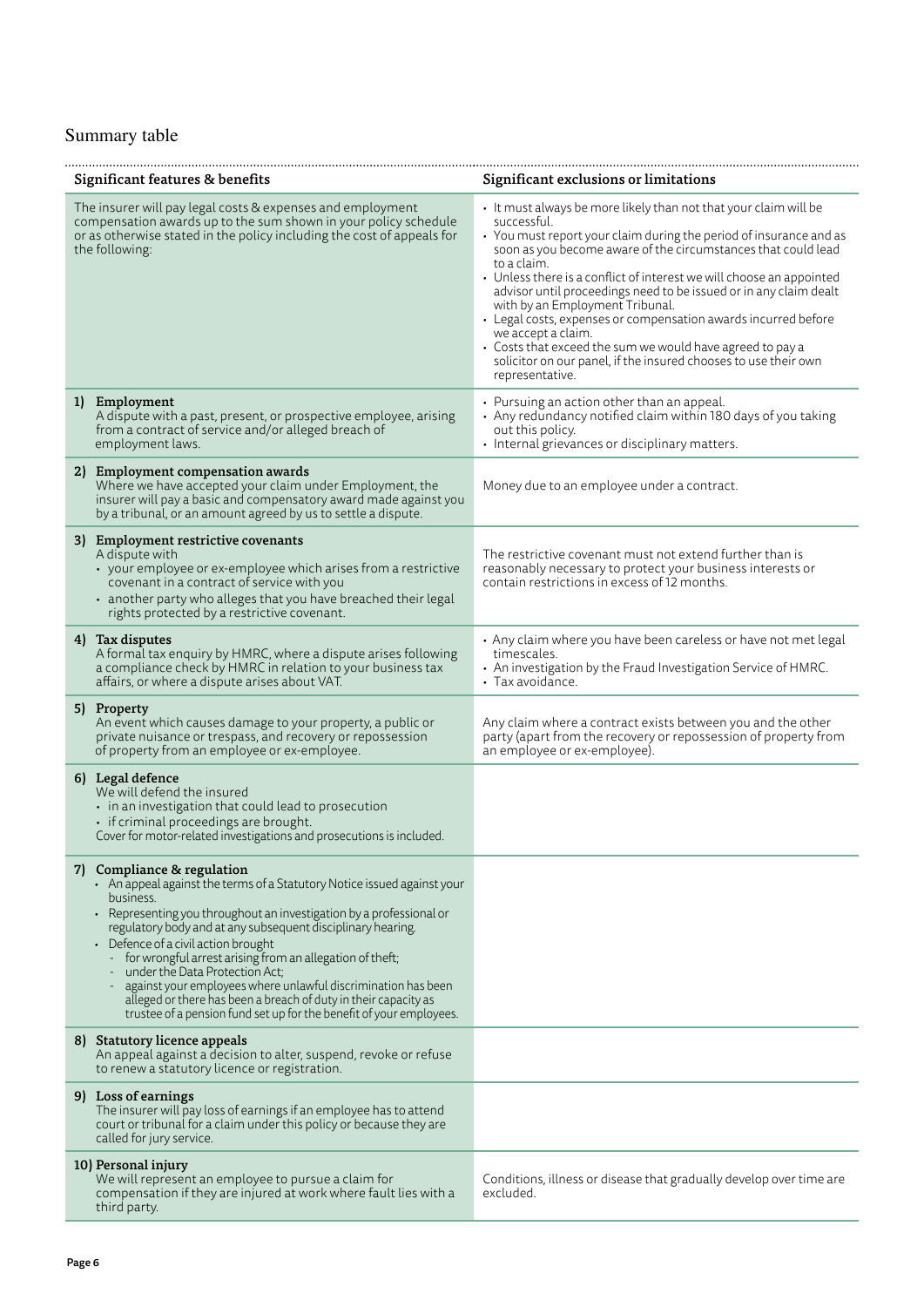| Significant features & benefits                                                                                                                                                                                                                                                                                                                                                                                                                                                                                                                                                                                                                                | Significant exclusions or limitations                                                                                                                                                                                                                                                                                                                                                                                                                                                                                                                                                                                             |
|----------------------------------------------------------------------------------------------------------------------------------------------------------------------------------------------------------------------------------------------------------------------------------------------------------------------------------------------------------------------------------------------------------------------------------------------------------------------------------------------------------------------------------------------------------------------------------------------------------------------------------------------------------------|-----------------------------------------------------------------------------------------------------------------------------------------------------------------------------------------------------------------------------------------------------------------------------------------------------------------------------------------------------------------------------------------------------------------------------------------------------------------------------------------------------------------------------------------------------------------------------------------------------------------------------------|
| 11) Executive suite<br>The principal, executive officers, directors and partners of<br>your business are covered for the following.<br>• An HMRC enquiry into the executive's personal tax affairs.<br>• A motoring prosecution that arises from driving for<br>personal, social or domestic use.<br>• A claim that arises from personal identity theft.<br>• A dispute that arises from the terms of your business<br>partnership agreement that is to be referred to mediation.<br>• Crisis communication, as described below, covers your<br>executives for matters occurring in their private and<br>personal capacity and that cause reputational damage. | • The exclusions that apply to insured events 4), 6) above and 13)<br>below also apply to an executive claiming against this insured<br>event.<br>• For identity theft claims the person claiming must have followed<br>advice from the Executive suite identity theft resolution helpline.                                                                                                                                                                                                                                                                                                                                       |
| 12) Contract & debt recovery (optional cover)<br>Contract disputes and debt recovery actions relating to the<br>purchase, hire, lease, servicing, maintenance, sale or provision<br>of goods or services. Motor vehicle disputes are included.                                                                                                                                                                                                                                                                                                                                                                                                                 | • The amount in dispute must exceed £200.<br>• Disputes with tenants.<br>• The sale or purchase of any land or buildings.<br>• Computer systems which have been supplied by you or tailored to<br>your requirements.<br>• Breach of professional duty by an insured.<br>• Arbitration or adjudication.                                                                                                                                                                                                                                                                                                                            |
| 13) Crisis communication<br>Access to professional public relations support and<br>crisis communication services to manage adverse media<br>publicity and reputational exposure.                                                                                                                                                                                                                                                                                                                                                                                                                                                                               | • Matters that should be dealt with through your normal<br>complaints procedures.<br>• A matter that has not actually resulted in adverse publicity.<br>• The maximum the insurer will pay is £25,000.                                                                                                                                                                                                                                                                                                                                                                                                                            |
| Legal & tax advice helpline<br>Access by telephone to legal and tax experts for UK and EU-wide<br>legal advice and UK tax advice.                                                                                                                                                                                                                                                                                                                                                                                                                                                                                                                              | • Advice will not be put in writing.<br>• Advice is restricted to business legal matters.<br>• Advice on UK tax law is available Monday to Friday between<br>9am and 5pm (except bank holidays).<br>• We cannot advise on financial planning or financial services products.<br>· Services are subject to fair and reasonable use.                                                                                                                                                                                                                                                                                                |
| Redundancy assistance helpline<br>A specialist consultancy that will assist you to implement a fair selection<br>process and ensure that the redundancy notices are correctly served.<br>The service offers document review, telephone and written advice.                                                                                                                                                                                                                                                                                                                                                                                                     | • Available Monday to Friday between 9am and 5pm (except bank<br>holidays).<br>$\cdot$ This service attracts a fee.                                                                                                                                                                                                                                                                                                                                                                                                                                                                                                               |
| Executive suite identity theft<br>Telephone advice to help executives keep their personal identity<br>secure. Where identity theft is suspected, caseworkers can help the<br>victim to restore their credit rating and correspond with their card<br>issuer, bank or other parties.                                                                                                                                                                                                                                                                                                                                                                            | Available Monday to Friday between 9am and 5pm (except bank<br>holidays).                                                                                                                                                                                                                                                                                                                                                                                                                                                                                                                                                         |
| Crisis communication<br>If your business has attracted negative publicity which could<br>cause reputational damage, you can access professional PR<br>support from our Crisis communication experts at any time.                                                                                                                                                                                                                                                                                                                                                                                                                                               |                                                                                                                                                                                                                                                                                                                                                                                                                                                                                                                                                                                                                                   |
| Counselling assistance<br>Qualified counsellors will provide confidential support and advice<br>by phone to your employees or their family members who are<br>suffering from emotional upset or feeling worried and anxious about<br>a personal or work-related problem.                                                                                                                                                                                                                                                                                                                                                                                       |                                                                                                                                                                                                                                                                                                                                                                                                                                                                                                                                                                                                                                   |
| <b>Business legal services website</b><br>Register using your voucher code to download legal documents<br>that can assist with day-to-day issues that affect your business.                                                                                                                                                                                                                                                                                                                                                                                                                                                                                    | • Documents are for business use.<br>• Some documents only apply for England & Wales.<br>• Most documents are free but a few attract a modest charge.<br>• Legal review services are subject to a fee.                                                                                                                                                                                                                                                                                                                                                                                                                            |
|                                                                                                                                                                                                                                                                                                                                                                                                                                                                                                                                                                                                                                                                | Territorial limit<br>The UK, Channel Islands and the Isle of Man, except for Legal defence and<br>Contract & debt recovery where cover extends to EU countries, Norway<br>and Switzerland.<br>Period of insurance<br>Unless otherwise agreed the period of insurance shall be for 12 months.<br>Legal costs & expenses<br>• Reasonable costs incurred by the appointed advisor.<br>• The other side's legal costs.<br>• Employment compensation awards and employee settlements agreed<br>with us.<br>• Basic wages and salary in respect of Loss of earnings cover.<br>• Crisis communication costs.<br>• Fees for intervention. |